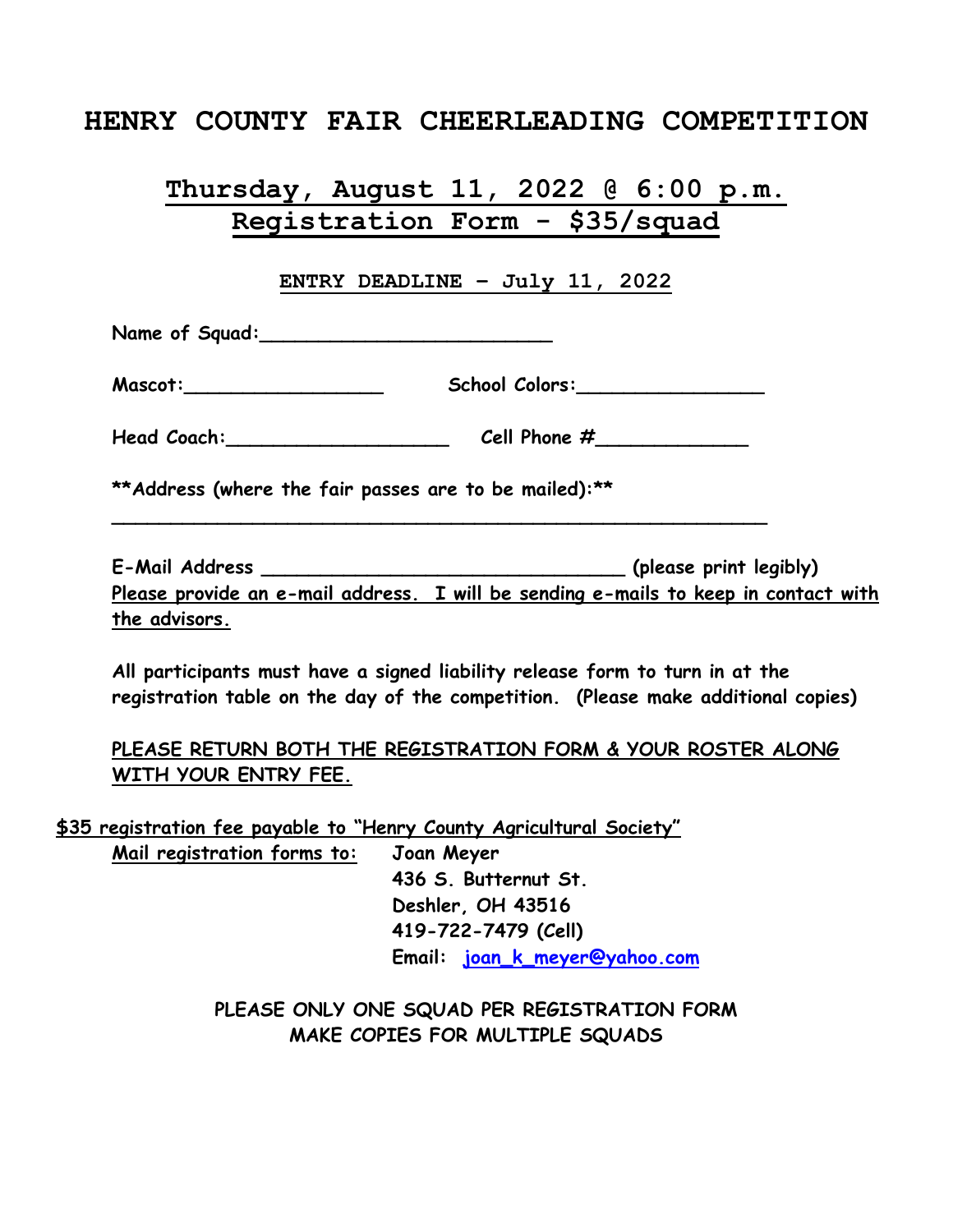## **HENRY COUNTY FAIR CHEERLEADING COMPETITION ROSTER**

**Name of Squad:\_\_\_\_\_\_\_\_\_\_\_\_\_\_\_\_\_\_\_\_\_\_\_\_\_ Head Coach:\_\_\_\_\_\_\_\_\_\_\_\_\_\_\_\_\_\_\_ Cell Phone #\_\_\_\_\_\_\_\_\_\_\_\_\_\_\_**

**PLEASE CIRCLE YOUR DIVISION:**

**Large Varsity (11+ members) Large Varsity (11+ members) Small Varsity (10 or less) Small Varsity (10 or less) Jr.High/Middle School Jr.High/Middle School Mini (3rd grade & under) Mini (3rd grade & under) Midgets (4th-6**

**TUMBLING: NON-TUMBLING:**

**Must all be from same school: Must all be from same school: th grade) Midgets (4th-6 th grade)**

### **ALL STAR DIVISIONS:**

**All stunting squads will compete as an All Star Squad All Star Mini (8 yr. & under) All Star Youth (11 yr. & under) All Star Junior (14 yr. & under All Star Senior (10 – 17 yr.)**

**(Squads may be combined if less than 4 entries in a division are entered.)** 

# **SPIRIT DIVISION (Special Needs Division)**

**Squad Roster: (please print) \_\_\_\_\_\_\_\_\_\_\_\_\_\_\_\_\_\_\_\_ \_\_\_\_\_\_\_\_\_\_\_\_\_\_\_\_\_\_\_\_ \_\_\_\_\_\_\_\_\_\_\_\_\_\_\_\_\_\_\_\_ \_\_\_\_\_\_\_\_\_\_\_\_\_\_\_\_\_\_\_\_ \_\_\_\_\_\_\_\_\_\_\_\_\_\_\_\_\_\_\_\_ \_\_\_\_\_\_\_\_\_\_\_\_\_\_\_\_\_\_\_\_ \_\_\_\_\_\_\_\_\_\_\_\_\_\_\_\_\_\_\_\_ \_\_\_\_\_\_\_\_\_\_\_\_\_\_\_\_\_\_\_\_ \_\_\_\_\_\_\_\_\_\_\_\_\_\_\_\_\_\_\_\_ \_\_\_\_\_\_\_\_\_\_\_\_\_\_\_\_\_\_\_\_ \_\_\_\_\_\_\_\_\_\_\_\_\_\_\_\_\_\_\_\_ \_\_\_\_\_\_\_\_\_\_\_\_\_\_\_\_\_\_\_\_ \_\_\_\_\_\_\_\_\_\_\_\_\_\_\_\_\_\_\_\_ \_\_\_\_\_\_\_\_\_\_\_\_\_\_\_\_\_\_\_\_ \_\_\_\_\_\_\_\_\_\_\_\_\_\_\_\_\_\_\_\_ \_\_\_\_\_\_\_\_\_\_\_\_\_\_\_\_\_\_\_\_ \_\_\_\_\_\_\_\_\_\_\_\_\_\_\_\_\_\_\_\_ \_\_\_\_\_\_\_\_\_\_\_\_\_\_\_\_\_\_\_\_ \_\_\_\_\_\_\_\_\_\_\_\_\_\_\_\_\_\_\_\_ \_\_\_\_\_\_\_\_\_\_\_\_\_\_\_\_\_\_\_\_ \_\_\_\_\_\_\_\_\_\_\_\_\_\_\_\_\_\_\_\_ \_\_\_\_\_\_\_\_\_\_\_\_\_\_\_\_\_\_\_\_ \_\_\_\_\_\_\_\_\_\_\_\_\_\_\_\_\_\_\_\_ \_\_\_\_\_\_\_\_\_\_\_\_\_\_\_\_\_\_\_\_ \_\_\_\_\_\_\_\_\_\_\_\_\_\_\_\_\_\_\_\_ \_\_\_\_\_\_\_\_\_\_\_\_\_\_\_\_\_\_\_\_ \_\_\_\_\_\_\_\_\_\_\_\_\_\_\_\_\_\_\_\_ \_\_\_\_\_\_\_\_\_\_\_\_\_\_\_\_\_\_\_\_ \_\_\_\_\_\_\_\_\_\_\_\_\_\_\_\_\_\_\_\_ \_\_\_\_\_\_\_\_\_\_\_\_\_\_\_\_\_\_\_\_ \_\_\_\_\_\_\_\_\_\_\_\_\_\_\_\_\_\_\_\_ \_\_\_\_\_\_\_\_\_\_\_\_\_\_\_\_\_\_\_\_ \_\_\_\_\_\_\_\_\_\_\_\_\_\_\_\_\_\_\_\_**